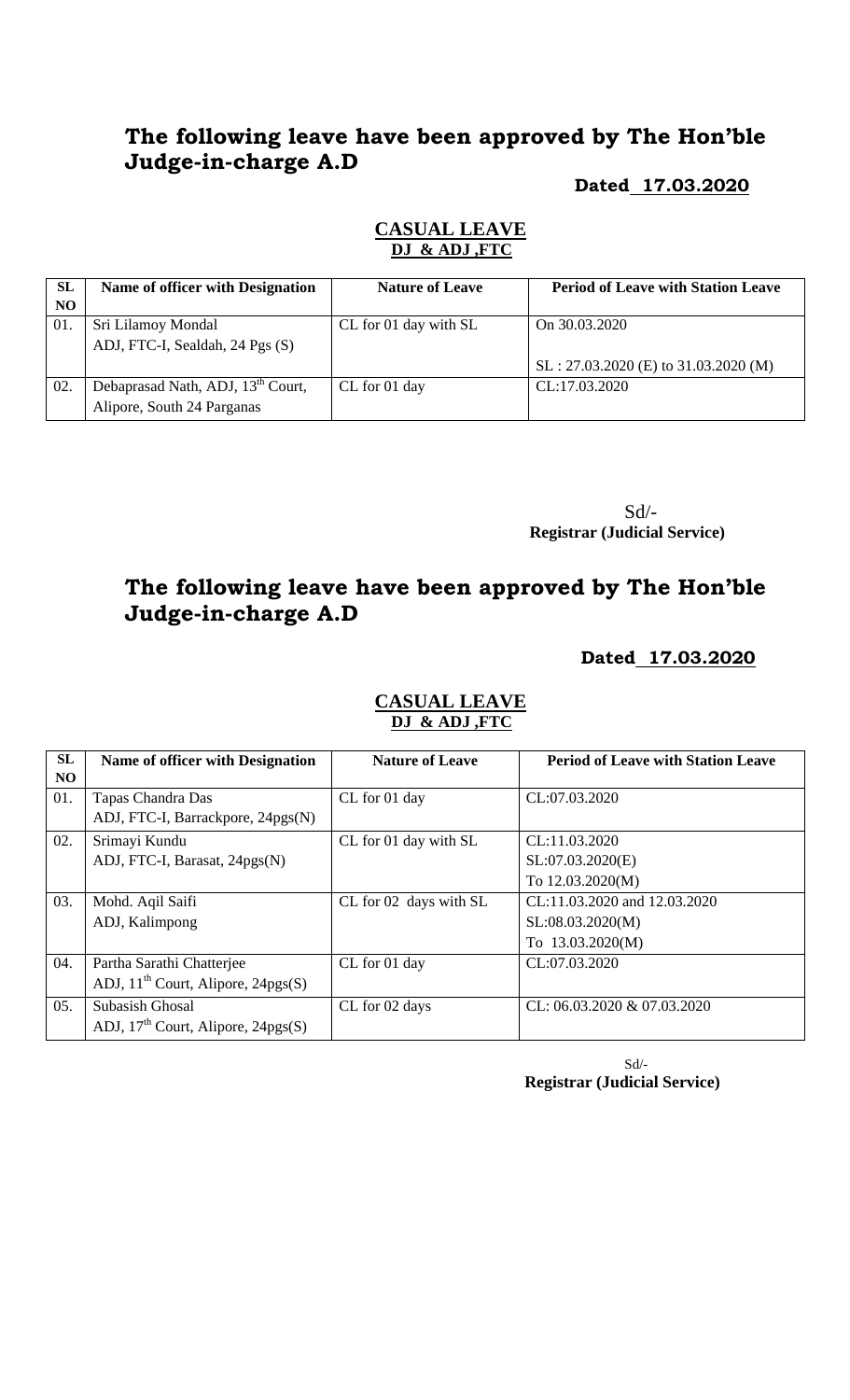## **The following leave have been approved by the Hon'ble Judge-in-Charge A.D.**

### **Dated : 17.03.2020**

## **CJM**

| <b>SL NO</b> | Name of officer<br>with Designation                  | <b>Nature of Leave</b>   | <b>Period of Leave with Station Leave</b> |
|--------------|------------------------------------------------------|--------------------------|-------------------------------------------|
| -01          | Sri Sandip<br>Chakrabarti, CJM,<br>Paschim Bardhaman | Earned Leave for 05 days | From 23.03.2020 to 27.03.2020             |

# **JM**

| <b>SL NO</b> | Name of officer<br>with Designation                                     | <b>Nature of Leave</b>   | <b>Period of Leave with Station Leave</b> |
|--------------|-------------------------------------------------------------------------|--------------------------|-------------------------------------------|
| 02           | Sri Abhijeet Pakhrin<br>JM, $5^{\text{th}}$ Court,<br>Paschim Medinipur | Earned Leave for 04 days | From 15.04.2020 to 18.04.2020             |
| 03           | Smt. Dalia<br>Bhattacharya<br>JM, Kalna, Purba<br>Bardhaman             | Earned Leave for 11 days | From 30.03.2020 to 09.04.2020             |

 **Sd/-** 

# **Registrar (Judicial Service)**